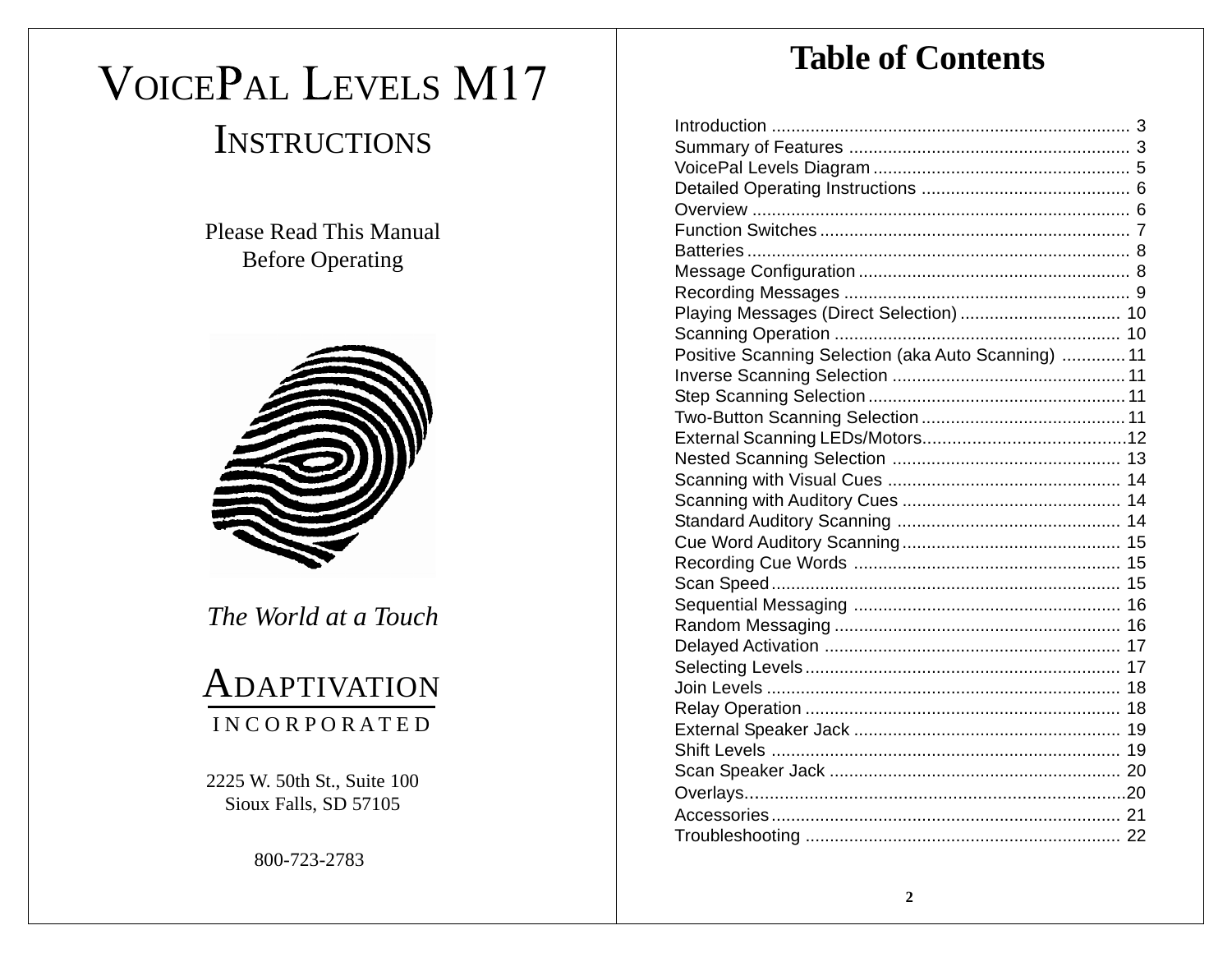# **INTRODUCTION**

Congratulations on purchasing your VoicePal Levels. It is one of the most affordable and functional digital communication aids available. Adaptivation strives to offer our clients products and follow-up support that meets the highest quality standards in the assistive technology field. Feel free at any time to contact our office for assistance on using your new VoicePal Levels.

The VoicePal Levels can record and playback up to 40 natural-voice messages for a total recording time of 17½ minutes. This recording time is divided among the four levels, allowing each level ¼ of the total recording time. Recording messages on one level will not affect the messages on the other levels. Messages can be activated in any of five ways: 1) Directly by the keypad on top of the VoicePal Levels, 2) Directly by plugging in external switches, 3) Through scanning input, both visual and auditory, 4) Sequential messaging and 5) Random messaging.

# **SUMMARY OF FEATURES**

- *• Configurable Record time of 17:26 (Long Play) or 8:44 (Short Play - better sound quality)*
- *• Four levels*
- *• Keyboard configuration 2, 3, 5 or 10 messages*
- *• Delayed activation 0 or 2 sec*
- *• Scan up to 10 messages (37 w/ Nested scanning)*
- *• Visual cues & auditory cues*
- *• Standard auditory scanning or cue-word scanning*
- *• Select from multiple scan speeds*
- *• No programming is required. Just set the switches to the desired position, and leave them. The factory setting is all switches in the OFF position.*
- *• Compatible with easy-to-use external scanning LEDs or vibrating motors.*
- *• The cause-effect relay (labeled "TOY") activates a toy or battery-operated device during message playback (messages #2 and #3 only).*
- *• The LEDs on the keypad light up while a message is speaking. This visual feedback allows deaf users to know when the message is finished.*
- *• During recording, the LEDs on the keypad light up, providing visual feedback of which message is being recorded. Also, the message is replayed to provide a convenient way of checking the new recording.*
- *• The volume knob affects the sound level for both auditory scanning and for selected messages. The speaker volume can be set so that it is more quiet during auditory scanning than it is when selected messages are playing.*
- *• There are three separate jacks for using scanning: SEQ, SCAN (POS) and SCAN (INV). Switches plugged into these jacks control five primary kinds of scanning: Sequential Messaging, Positive scanning (also known as Auto scanning), Inverse scanning (including Step scanning), Nested scanning and 2-Button scanning.*
- *• SEQ controls Sequential Messaging. When the SEQ switch is pressed, a message will be played through the speaker. Each successive press of this switch will cause the next message in sequence to be played.*
- *• The Randomize function is used in conjunction with a switch plugged into the SEQ jack. When the switch is pressed, a message is chosen at random.*
- *• By enabling Join Levels, messages on Level 1 and on Level 2 will be concatenated allowing a sequence of up to 20 messages to be scanned. In the same manner, Level 3 and Level 4 will be paired, allowing another sequence of up to 20 messages.*
- *• If the Shift Levels feature is enabled, then button 1 on the keypad (or a switch plugged into jack 1) will speak message 1 for the current level. It will also change the active level (Level 1 paired with Level 2, and Level 3 paired with Level 4), so that the next time any other button is pressed, the*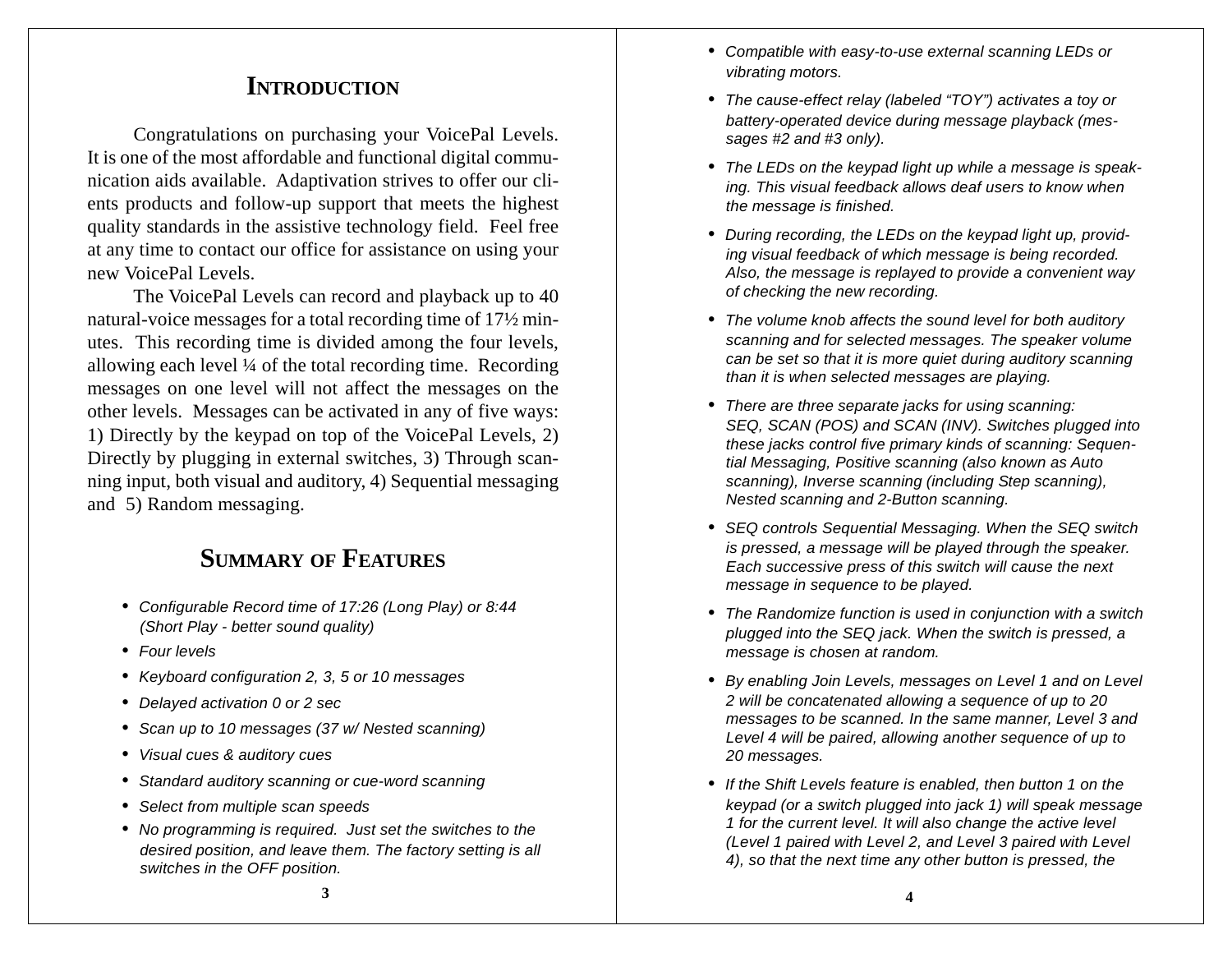*corresponding message on the paired level will be used.*

*• Nested Scanning is similar to using Shift Levels except that all four levels can be accessed, and messages are accessed using an external scan switch.*

# **VOICEPAL LEVELS DIAGRAM**

This diagram shows the VoicePal Levels with each of the major features identified.



# **DETAILED OPERATING INSTRUCTIONS**

#### **OVERVIEW**

The VoicePal Levels provides a total of 17½ minutes of recording time in Long Play mode. In Short Play mode, there are 8¾ minutes of record time available. The trade-off between Long Play and Short Play is that Short Play has better sound quality. Recording time is divided among two, three, five or ten messages.

| Message Duration (Short Play) |          |                                |  |
|-------------------------------|----------|--------------------------------|--|
| # of messages                 | duration | message   cue word<br>duration |  |
| 2                             | 1:02     | 0:04                           |  |
| 3                             | 0:39     | 0:04                           |  |
| 5                             | 0:22     | 0:04                           |  |
| 10                            | 0:09     | 0:04                           |  |

| Message Duration (Long Play) |          |                    |  |
|------------------------------|----------|--------------------|--|
| # of messages                |          | message   cue word |  |
|                              | duration | duration           |  |
| 2                            | 2:02     | 0:08               |  |
| 3                            | 1:19     | 0:08               |  |
| 5                            | 0:44     | 0:08               |  |
| 10                           | 0:18     | 0:08               |  |

 There are four main methods of selecting messages for playback: direct selection, scanning, sequential messaging and random selection. With direct selection, the ten frontpanel buttons are used to select the desired message. Button-1 is in the upper left corner. Button-2 is the second one from the left on the top row and so on. Button-10 is in the lower right corner. There are ten jacks corresponding to Buttons 1 through 10 that accept either external switches or Adaptivation's Taction Pads. Messages can be directly selected using these external switches in addition to the front panel buttons. Scanning capabilities are described later in this manual.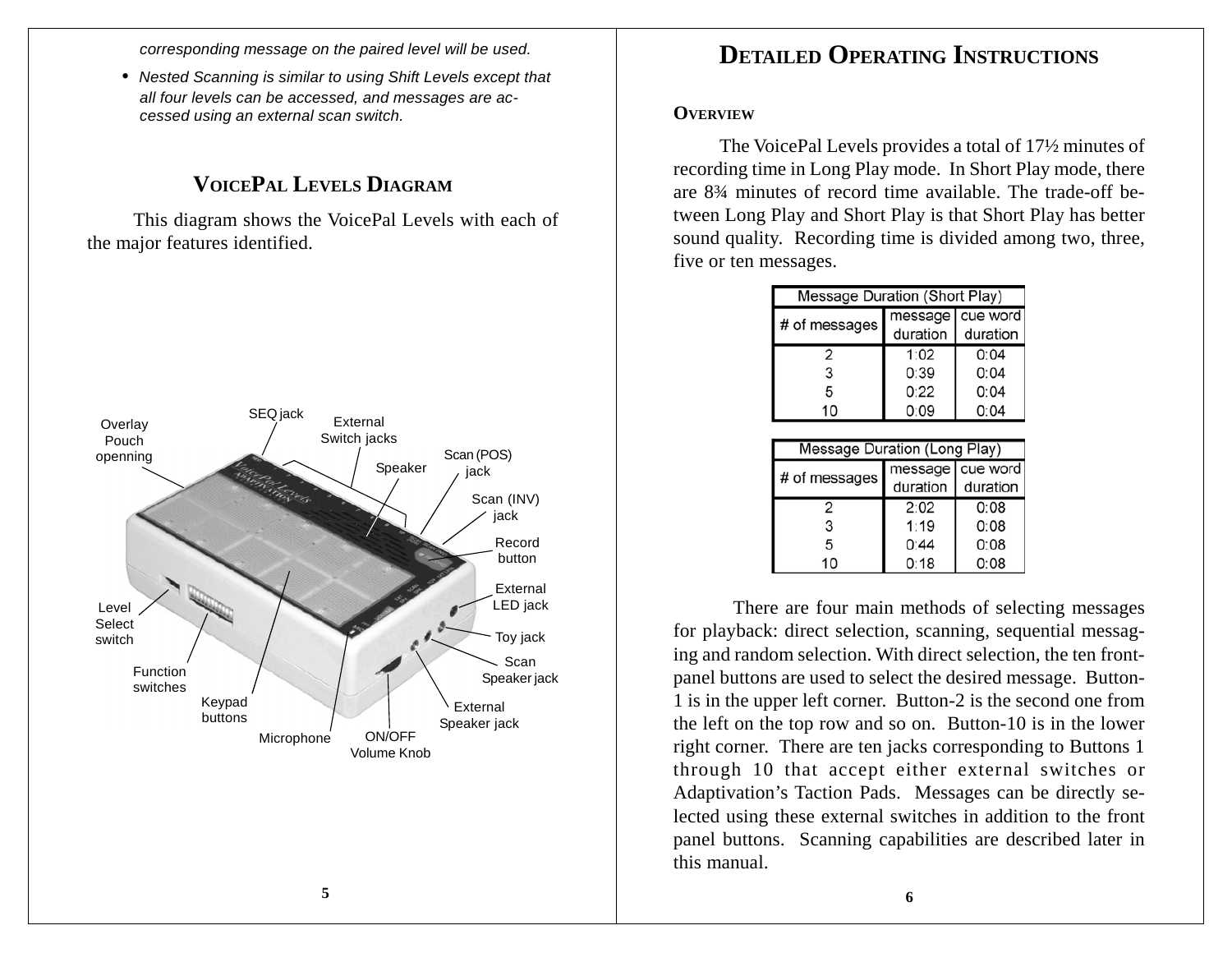You can create your own symbol or picture overlays, and slip them in the VoicePal Levels pouch. Templates are provided for each configuration to help you position pictures and punch out holes in your overlays so the LEDs are visible. "LED" is short for light emitting diode. It refers to the small red lights on the VoicePal Levels.

#### **FUNCTION SWITCHES**

There are 12 Function switches (dip switches) on the VoicePal Levels, designated as **SW1** through **SW12**. These switches are used to configure various features on the Voice-Pal Levels.

The following chart contains Function switch settings and can be found on the back of your VoicePal Levels. This chart can be used as a quick reference guide to configure your VoicePal Levels.

| Switch Number                                     | <b>Switch Position</b>  |  |
|---------------------------------------------------|-------------------------|--|
| Description                                       | Function                |  |
|                                                   | ON<br>OFF               |  |
| Scan Volume                                       | Hiah<br>Low             |  |
|                                                   | OFF OFF<br>ON ON        |  |
|                                                   | ON OFF<br>ON OFF        |  |
| <b>Keyboard Configuration</b>                     | 2<br>5 10<br>3          |  |
|                                                   | OΝ<br>OFF               |  |
| Randomize                                         | <b>Enabled Disabled</b> |  |
|                                                   | OFF<br>OΝ               |  |
| Delayed Activation (sec.)                         | 2-Sec 0-Sec             |  |
|                                                   | OΝ<br>OFF               |  |
| Level Shift / Nested Scan                         | <b>Enabled Disabled</b> |  |
|                                                   | ON<br>OFF OFF<br>ON     |  |
|                                                   | ON<br>OFF<br>ON<br>OFF  |  |
| Scan Speed - Vis.(Aud.)                           | $8(4)$ 4(2) 2(1) 1(0)   |  |
| 2-Button Step - Vis.(Aud.)                        | (8(4) 4(2) 2(1) M(M)    |  |
|                                                   | OFF<br>OΝ               |  |
| <b>Auditory Scan</b>                              | <b>Enabled Disabled</b> |  |
| 10                                                | OFF<br>OΝ               |  |
| Cue-Word                                          | <b>Enabled Disabled</b> |  |
|                                                   | OΝ<br>OFF               |  |
| Join Levels $1 \rightarrow 2$ & $3 \rightarrow 4$ | <b>Fnabled Disabled</b> |  |
| 12                                                | OΝ<br>OFF               |  |
| Length of Play (mm:ss)                            | 17:24 8:42              |  |
| IB.5<br>VAT<br>(800) 723-2783<br>ш                |                         |  |
| O R A T E D www.adaptivation.com<br>Р.<br>R.      |                         |  |

#### **BATTERIES**

The VoicePal Levels operates on four AA batteries. Alkaline or rechargeable NiMH batteries are recommended. Under normal use, alkaline batteries can be expected to last up to six months using direct selection.

### **MESSAGE CONFIGURATION**

The VoicePal Levels can be configured to supply either two, three, five or ten messages, depending on the operator's needs. If you wish to switch between 2, 3, 5 and 10 message modes, you should record new messages. For beginning operators, it may be necessary to configure the VoicePal Levels to supply only two messages. As the operator becomes proficient with two messages, the VoicePal Levels can be configured to supply three messages, then five, then ten.

#### **TEN MESSAGES**

**SW2=OFF**, **SW3=OFF**. Pressing Button 1 selects message one. Pressing Button 2 selects message two, etc.

#### **FIVE MESSAGES**

**SW2=OFF**, **SW3=ON**. Pressing button 1 or 6 selects message one. Pressing button 2 or 7 selects message two. Pressing button 3 or 8 selects message three. Pressing button 4 or 9 selects message four. Pressing button 5 or 10 selects message five.

#### **THREE MESSAGES**

**SW2=ON**, **SW3=OFF**. Pressing button 1 or 6 selects message one. Pressing button 3 or 8 selects message two. Pressing button 5 or 10 selects message three. The spaces between 1, 2 and 3 are intentional dead space.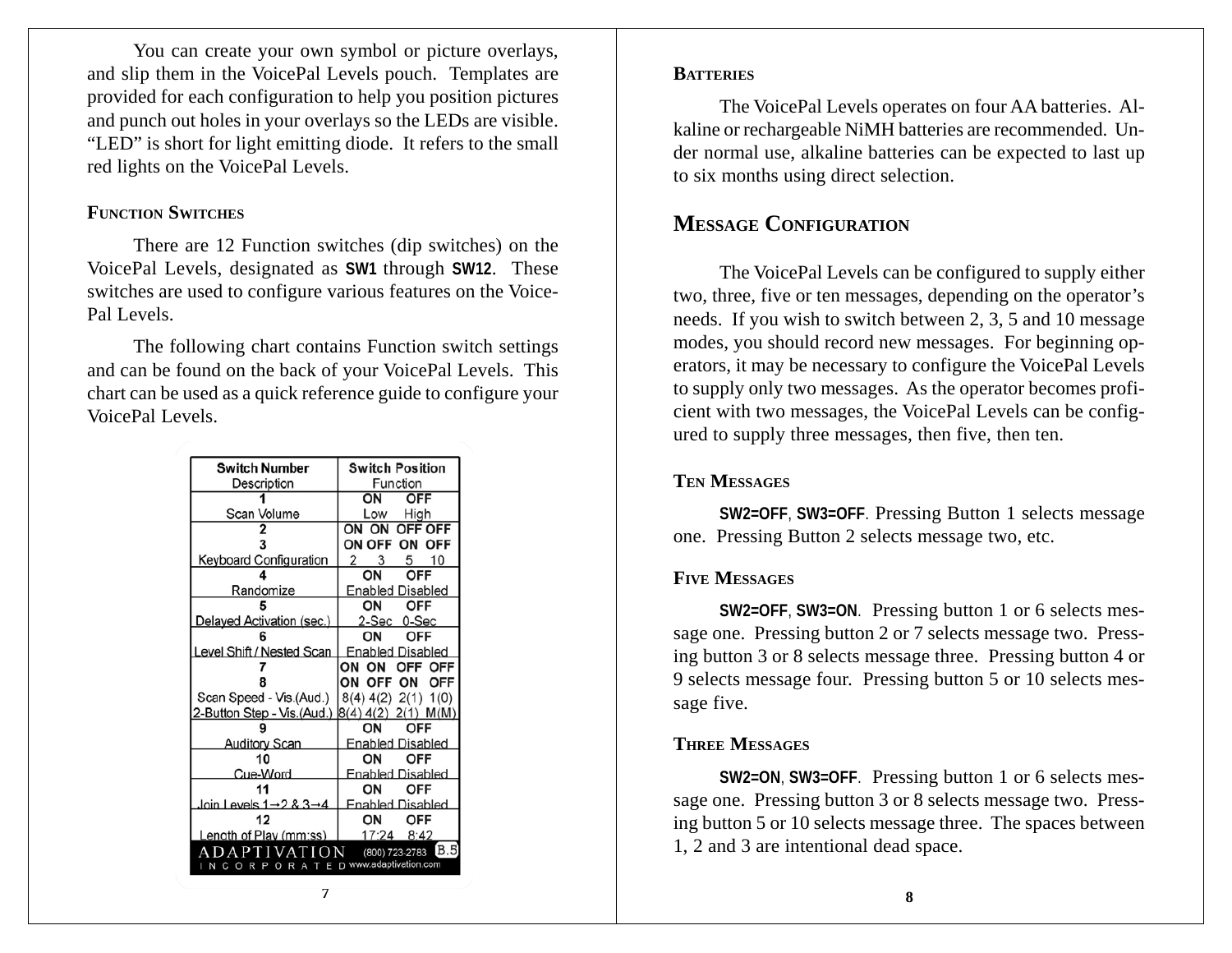#### **TWO MESSAGES**

**SW2=ON**, **SW3=ON**. Pressing button 1, 2, 6 or 7 selects message one. Pressing button 4, 5, 9 or 10 selects message two. The space between messages 1 and 2 is an intentional dead space.

*Note: When switching between 2, 3, 5 and 10 message modes, it is best to rerecord the messages since the VoicePal Levels reconfigures its memory each time.*

# **RECORDING MESSAGES**

- 1. Press and hold the record button firmly. The Record LED will begin to flash. Continue holding the Record button until the Record LED goes solid (about three seconds), then release. The VoicePal Levels is now in record mode. **If the LED for button #10 is lit, press and immediately release the Record button to turn LED #10 off.** *Note: When LED #10 is lit, the VoicePal Levels will record cue words for auditory scanning, which is discussed later in this manual.*
- 2. Get ready to talk, then press and hold button-1. Speak clearly about 12 inches away from the VoicePal Levels microphone (MIC).
- 3. When you are done talking, release button-1. *Note: As long as you touch the button or external switch, the Voice-Pal Levels will be recording whether you are talking or not.* The message is automatically replayed to provide a convenient way of checking the new recording.
- 4. Repeat steps 2 and 3 to record other messages. The messages can be recorded in any order. Also you can rerecord any message without having to rerecord any other messages.
- 5. Press and hold the Record button firmly. The Record LED will begin to flash. Continue holding the Record button

until the Record LED goes out (about three seconds), then release. The VoicePal Levels is no longer in record mode.

# **PLAYING MESSAGES** (DIRECT SELECTION)

- 1. Make sure the Record LED is not lit. If it is, press and hold the Record button until the Record LED turns off.
- 2. Make sure the volume knob is turned up.
- 3. Press button-1 on the keypad or external switch plugged into jack-1. The message will play.
- 4. Repeat step 3 with other keypad buttons or with other external switches.
- *Note: If a speaker is plugged into the External Speaker jack, sound will be heard on the external speaker rather than on the internal speaker. This external speaker should be a mono headphone or other speaker with a mono plug. If a stereo headphone or other speaker with a stereo plug is used, a mono-tostereo adapter may need to be used, available at Radio Shack stores.*

# **SCANNING OPERATION**

Scanning allows the user to select any message with the touch of a single external switch. Two, three, five or tenmessage scanning can be selected. Using the Join Levels or Nested Scanning features, you can scan across multiple levels. This allows you to scan up to 37 messages. These features are described later in this manual. Scanning is performed with two kinds of cues: visual and auditory. Visual cues are presented by the built-in LEDs in the keypad, and are always enabled. Auditory cues (recorded messages or cue words) can be enabled or disabled. Related to scanning is Sequential Messaging which is described later. There are several ways to select messages when using scanning: Positive scanning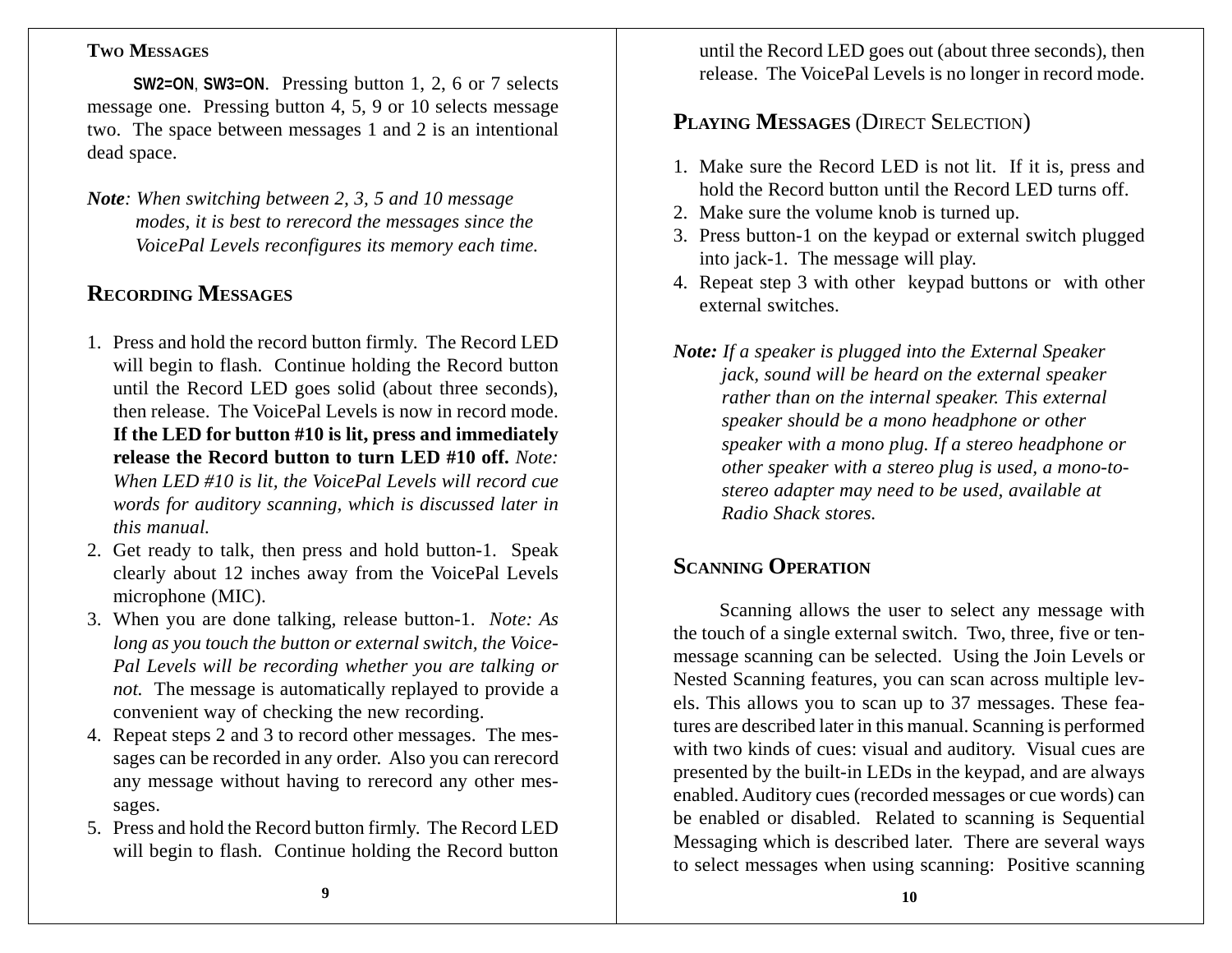selection, Inverse scanning selection, Step scanning selection, Nested scanning selection and Two-Button scanning selection.

*Note: In order for scanning to function, there must not be a switch plugged into the SEQ jack. Also, If a scan is started but the user doesn't make a selection, the VoicePal Levels will eventually stop the scan to save battery power.*

#### **POSITIVE SCANNING SELECTION (AKA AUTO SCANNING)**

The jack marked SCAN (POS) controls Positive scanning. When the switch plugged into SCAN (POS) is first pressed, scanning begins. To select the desired message, press the switch again when the corresponding LED is lit. The message will be played through the speaker.

#### **INVERSE SCANNING SELECTION**

The jack marked SCAN (INV) controls Inverse scanning. Scanning begins when the scan switch is pressed and held. When the switch is released, a message is selected. The message will be played through the speaker.

#### **STEP SCANNING SELECTION**

Scanning begins when the SCAN (INV) switch is pressed. Repetitively tapping the scan switch causes the Voice-Pal Levels to cycle through messages. To select a message, release the scan button for at least ¾ of a second.

#### **TWO-BUTTON SCANNING SELECTION**

If switches are plugged into both SCAN (POS) and SCAN (INV) then Two-Button scanning will be used. Two-Button scanning can be very useful for persons who are struggling with mastering the concept of scanning because it is actually less cognitively loading than single-button scanning. There are two types of Two-Button scanning: 2-Button Auto scanning, and Two-Button Step scanning. Each is described below.

TWO-BUTTON AUTO SCANNING: Two-Button Auto scanning is much like Positive Scanning except that two buttons are used, one to initiate the scan, and the other to select the desired choice. To start, press and release the SCAN (POS) switch. This will cause the LED(s) for the first message to be lit. Scanning will proceed automatically at a speed determined by the Scan Speed switches **SW7** & **SW8**. Note: Either (or both) **SW7** & **SW8** must be ON for Two-Button Auto scanning to function.

TWO-BUTTON STEP (MANUAL) SCANNING: With Two-Button Step Scanning, aka Two-Button Manual Scanning, the speed of the scan is not controlled by the VoicePal Levels. Each time one switch is pressed, a new choice is presented. The other switch is then used to select the desired choice. To start, press and release the SCAN (POS) switch. This will cause the LED(s) for the first message to be lit. Each successive press of this switch will present the next message choice. When the desired message is reached, press the SCAN (INV) switch. This will cause the message to be played. **SW7** & **SW8** must both be in the OFF position.

*Note: If the switch in SCAN(POS) is pressed but a choice is not made [SCAN(INV)], the VoicePal Levels will wait 60 seconds, then discontinue the scan, to save battery power.*

#### **EXTERNAL SCANNING LEDS/MOTORS**

External visual scanning is possible with the VoicePal Levels using the External Scanning LEDs. Objects such as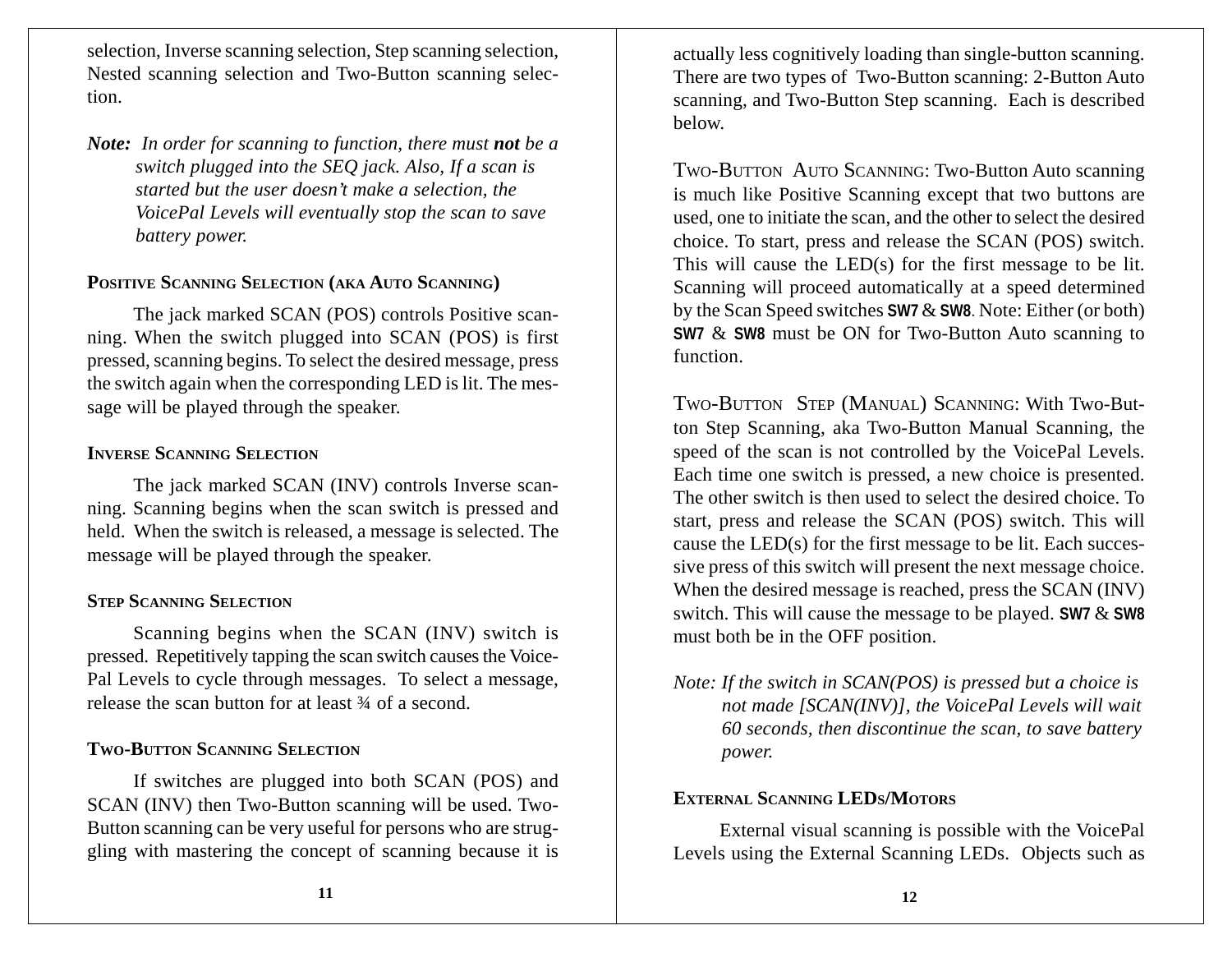glasses, toys, utensils, large photos or symbols can be scanned by placing the three, large LED lights on the objects to facilitate very concrete scanning capability. The optional external LEDs correspond to messages 1, 2 and 3. These LEDs provide visual feedback in the same manner as the built-in LEDs. They are also used during scanning. The external motors provide tactile feedback in the same way that the LEDs provide visual feedback. The external LEDs (and motors) can be used with any keyboard configuration, however they function only with the first three messages.

#### **NESTED SCANNING SELECTION**

To enable Nested scanning, make sure **SW6=ON**. With Nested scanning, the position of the Scan Level switch is ignored; the VoicePal Levels forces level-1 active. Nested scanning should be used with a switch in the SCAN(POS) jack. Each scan will begin with level-1, message-1, and proceed as normal. If any message 4 through 10 is selected, the message will be played. If message-1 is selected, then scanning will automatically restart with level-2, message-1. Scanning will cycle on level-2 until the desired message is selected. In a similar manner, message-1 (on level-1) is paired with Level-3, and message-3 is paired with level-4. This heirarchical approach allows the care-giver or teacher to store different content of different levels, all accessible with a single, scanning switch.

*Note: Nested Scanning will need to be used with Auditory cues because a visual overlay would be very cluttered and difficult to follow.*

#### **SCANNING WITH VISUAL CUES**

During visual scanning (**SW9=OFF**), there is an LED associated with each keypad button. These LEDs light up, indicating that the corresponding message can be selected. For example, in two-message mode, there are four LEDs lit at one time. LEDs 1, 2, 6 and 7 are lit when message 1 is presented, and LEDs 4, 5, 9 and 10 are lit when message 2 is presented.

#### **SCANNING WITH AUDITORY CUES**

To enable Auditory Scanning, make sure **SW9= ON**. There are two types of auditory scanning: standard (**SW10=OFF**), and cue-word (**SW10=ON**).

The volume knob affects the sound level for both auditory scanning and normal message play. The volume can be set so that it is more quiet, (**SW1=ON**), during auditory scanning than it is when a selected message is playing.

*Note: If a speaker is plugged into the Scan Speaker jack, then auditory scanning will be heard on the external scan speaker rather than on the internal speaker. This external speaker should be a stereo headphone or other speaker with a stereo plug. If a speaker with a mono plug is used, a stereo-to-mono adapter must be used, available at Radio Shack stores.*

#### **STANDARD AUDITORY SCANNING**

With standard auditory scanning (**SW9=ON** & **SW10=OFF**), each message is presented as a cue through the main speaker or privately through a headphone or pillow speaker. The headphone or pillow speaker plugs into the jack marked SCAN SPK. When the operator hears the desired message, he or she can then select it using the external scan switch. The message will then play over the main speaker. The LED(s) illu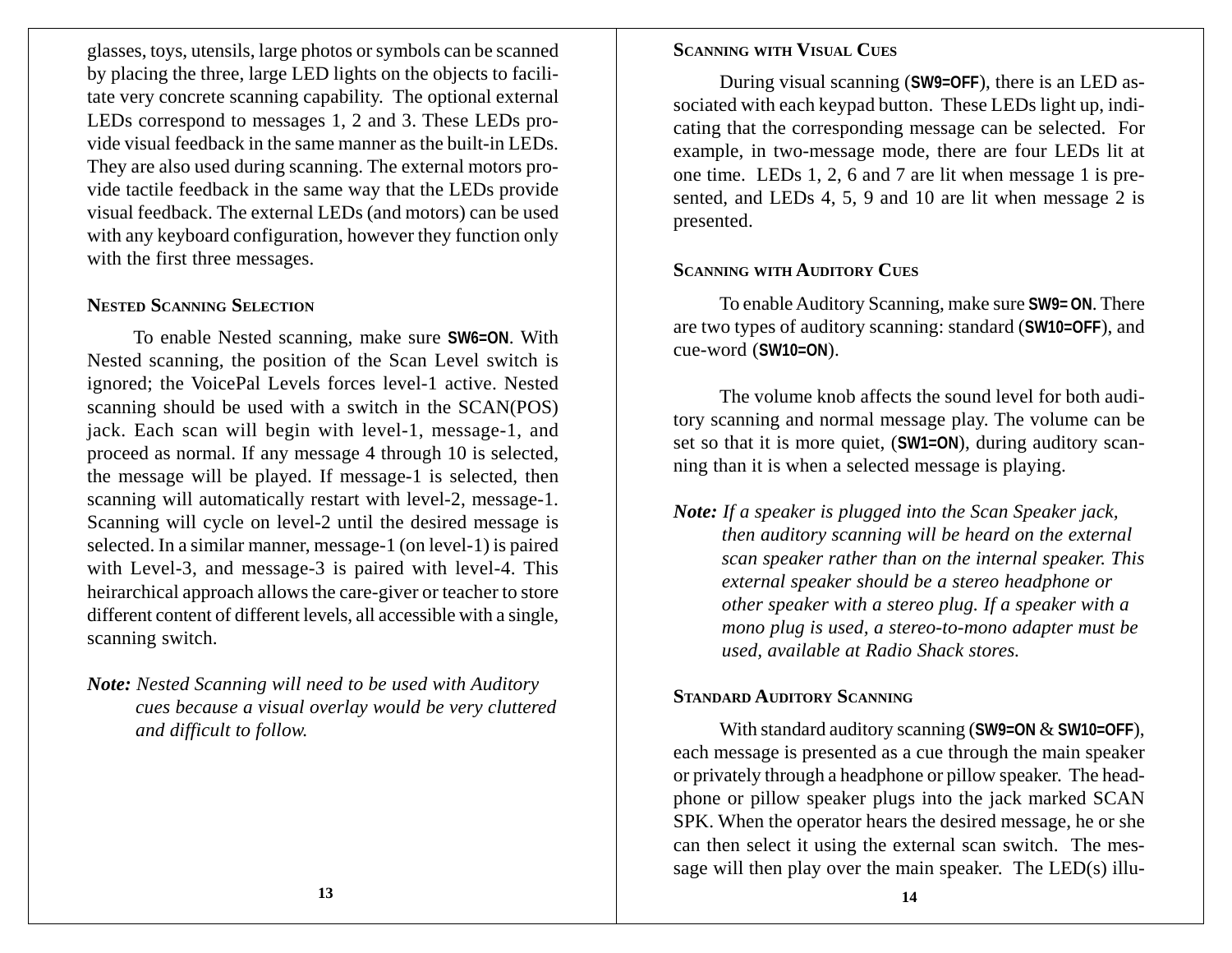minate during scanning as each message plays.

#### **CUE WORD AUDITORY SCANNING**

With cue word auditory scanning (**SW9=ON** & **SW10=ON**), each message has a separate cue word or phrase associated with it. When a scan is started, each cue word plays through the main speaker or privately through a headphone or pillow speaker. When the user hears the desired cue word, he or she can then select it using the external scan switch. This will cause the entire message associated with the cue word to play over the main speaker. The LED(s) illuminate during scanning as each cue word plays.

#### **RECORDING CUE WORDS**

- 1. Press and hold the record button. The Record LED will flash. Continue to hold the Record button until the Record LED goes solid (about three seconds), then release. The VoicePal Levels is now in record mode. Momentarily press the Record button once and LED #10 lights up. When LED #10 is on, the VoicePal Levels will record cue words. When it is off, it will record standard messages.
- 2. Record cue words the same way you recorded messages as described in the "Recording Messages" section.
- 3. If you want to rerecord the actual messages, press the Record button once and LED #10 will turn off. You may now record actual messages.
- 4. Turn the Record LED off by pressing and holding the Record button. The Record LED will flash. Continue holding until the LED goes out, then release.

#### **SCAN SPEED**

One of four speeds can be selected. Refer to the table on page 7 to adjust scan speeds. When using Visual cue scanning, the scan speeds available are 1, 2, 4 and 8 seconds. When using Auditory cue scanning, the inter-message pauses available are 0, 1, 2 and 4 seconds. For Two-Button Auto Scanning speeds available are 2, 4 and 8 seconds for visual cues, and 1, 2 and 4 seconds for Auditory cue. If **SW7=OFF** & **SW8=OFF**, then Two-Button *Manual* Scanning will apply.

# **ADDITIONAL FEATURES**

# **SEQUENTIAL MESSAGING**

The SEQ jack controls Sequential Messaging (**SW4=OFF**). When the switch plugged into the SEQ jack is pressed, a message will play through the speaker. Each successive press of this switch will cause the next message in sequence to be played. To reset Sequential Messaging so that it begins with a given message, press the keypad switch corresponding to that message. If a switch is also plugged into SCAN (POS), then pressing that switch will cause the last message to be repeated. If a switch is also plugged into SCAN (INV), then pressing that switch will cause the previous message to be played.

*Note: Sequential messaging overrides Positive, Inverse, Nested and 2-Button scanning. To use any of these other methods of scanning, make sure that there is not a switch plugged into the SEQ jack.*

# **RANDOM MESSAGING**

The Randomize function (**SW4=ON**) is used in conjunction with a switch plugged into the SEQ jack. When the switch is pressed, a message is chosen at random. It is very useful in many activities where the special needs child chooses teammates, plays rock-paper-scissors or rolls dice for a game. The message chosen is a function of the keyboard configuration. If the keyboard is configured for two messages, then one of the two messages will be chosen at random. If the keyboard is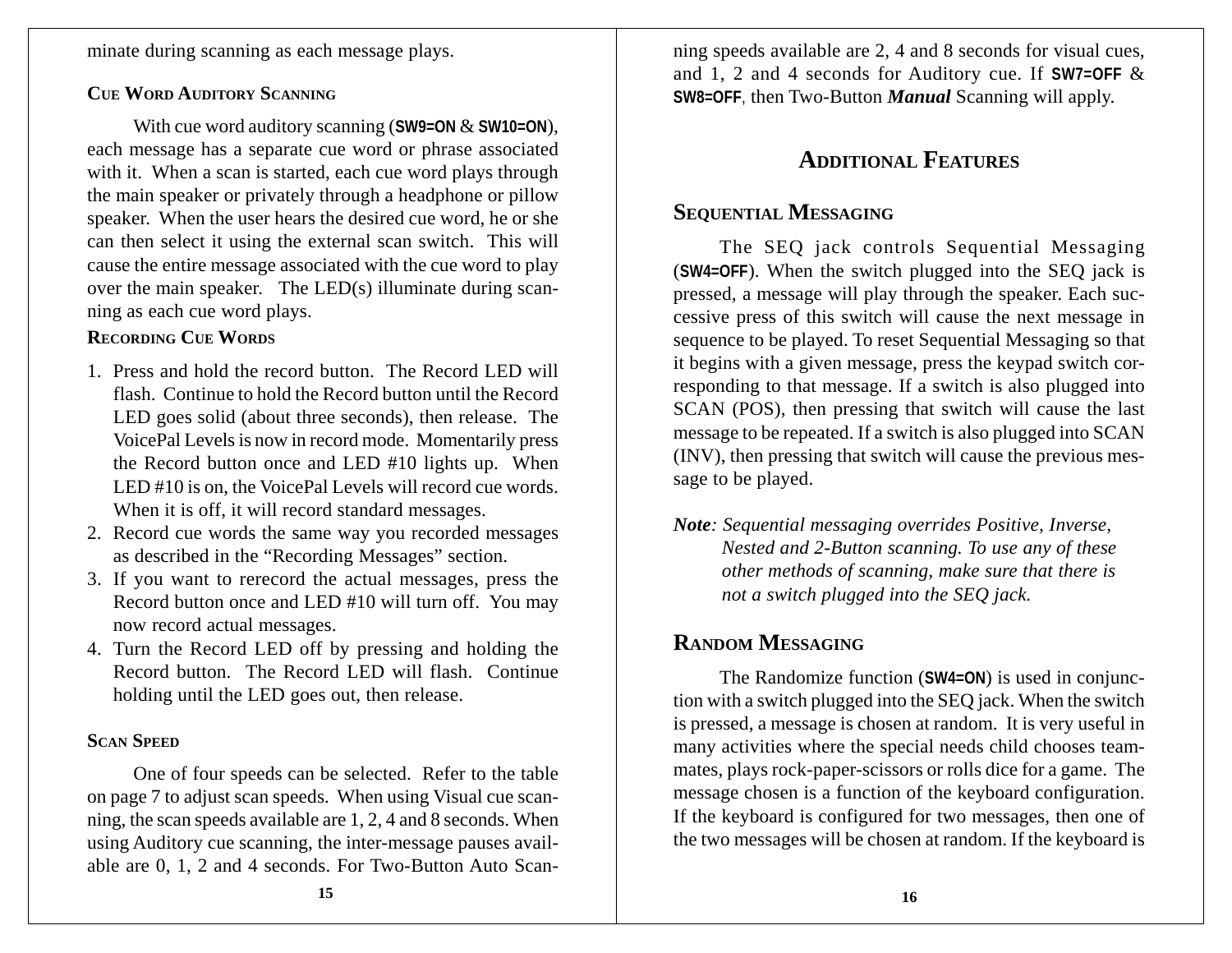configured for ten messages, then one of the ten messages will be chosen at random.

*Note: When Randomize is enabled (SW4=ON), Sequential Messaging (SW4=OFF) is disabled.*

## **DELAYED ACTIVATION**

Typically when a keypad or external switch is pressed, the corresponding message plays back immediately. A 2-second delay can be added (**SW5=ON**). This means the keypad button or external switch must be held down for 2 seconds before a message plays. This is particularly helpful for two reasons. First, in the case of Taction Pads attached to objects, the user has time to feel each object to identify if it is the one of choice. When the desired object is found, the person holds his or her hand on it for 2 seconds. Delayed activation is also helpful if a person drags his or her hand across the keypad before reaching the button of choice. A message will play only if the person's hand stays on the button for 2 seconds. Delayed activation has no effect in Record mode.

# **SELECTING LEVELS**

The Level Select switch (slide switch next to the Function switch) has four, labeled positions, one for each of four levels. Each level on the VoicePal Levels is used to record messages, independent of the other levels. Each level is allocated ¼ of the total speech capacity of the VoicePal Levels. Therefore, each level has a speech capacity of 4:22 for Long Play or 2:11 for Short Play. When directly selecting messages or using any scanning feature (including Sequencing or Randomizing), the scan will take place on the level specified by the Level Select switch. There are three features that allow the user to access multiple levels without actually changing the Level Select switch, Level Shift, Nested Scan and Join Levels. These features are described in other parts of this manual.

# **JOIN LEVELS**

For all the types of scanning discussed previously in this manual, scanning is limited to any one level. That is, when the highest message is reached, scanning will continue with message-1 of that same level. By enabling Join Levels, **(SW11=ON)**, scanning will not resume with message-1 of the same level. It will instead resume with message-1 of its paired level. Levels 1 & 2 are paired, and levels 3 & 4 are paired. When the highest message is reached on the paired level, scanning will resume with message-1 of the original level. This effectively daisy-chains the two levels together, allowing up to 20 messages to be scanned. A useful application of this feature would be to use Sequential messaging to 'read' an adapted book that was too long to fit on a single level. With the Join Levels feature, one could adapt two books, each up to 20 pages long. One book would be recorded on levels 1 & 2, while the other book would be on levels 3 & 4.



# **RELAY OPERATION**

The VoicePal Levels has one internal relay that acts as a switch to turn battery-operated devices on and off. The relay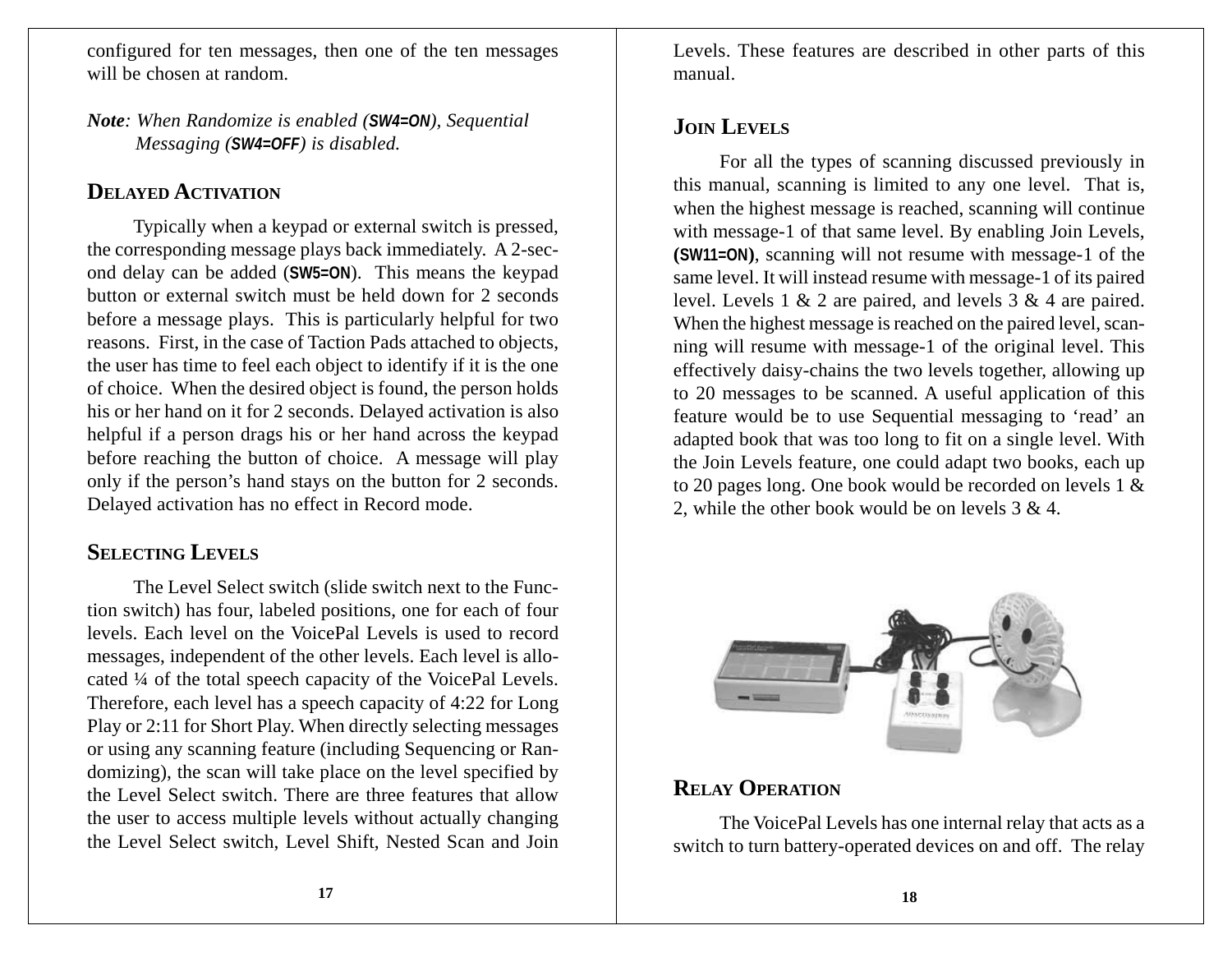activates during messages 2 & 3 and works with any mode (direct selection, external switches, scanning and sequential messaging). The relay activates devices during the time that the message is playing.

Plug in the device which you intend to activate into the jack marked TOY. This jack accepts a standard 1/8" (3.5mm) plug. The toy will activate for the duration of the message. Environmental control units such as the FreeSwitch, FreeHand and Linkswitch (shown below) can be used to provide latching or timing capabilities.

# **EXTERNAL SPEAKER JACK**

This jack allows you to attach an external speaker. It may be an amplified speaker or PA system for situations where very loud volume is needed, or a set of mono headphones when a quiet message is needed. The VoicePal Levels' main speaker will automatically shut off when an external speaker is used.

*Note: The external speaker should be a mono headphone or other speaker with a mono plug. If a speaker with a stereo plug is used, a mono-to-stereo adapter, available at Radio Shack stores, may be needed.*

### **SHIFT LEVELS**

To enable the Shift Levels feature **(SW6=ON)**. This feature is only applicable for directly selecting messages. If Shift Levels is enabled, then button-1 on the keypad (or a switch plugged into jack-1) will do more than activate message-1. Pressing button-1 will change the active level, so that the next time another button is pressed, the paired level will be used. Levels 1  $\&$  2 are paired, and levels 3  $\&$  4 are paired. Messages on both level-1 and level-2 (or both level-3 and level-4) can be directly accessed. This allows up to 18 messages to be directly selected either with the keypad buttons or with

external switches. A practical application of this feature would be to record common greetings and phrases on level-1, and personal care requests on level-2.

# **SCAN SPEAKER JACK**

This jack allows you to attach a stereo headphone or other external speaker with a stereo plug. Using a headphone or pillow speaker allows the user to privately hear auditory cues when scanning. When the desired meassage is selected, it will play on the main speakers.

*Note: This external speaker should be a stereo headphone or other speaker with a stereo plug. If a speaker with a mono plug is used, a stereo-to-mono adapter, available at Radio Shack stores, must be used.*

# **OVERLAYS**

The VoicePal Levels has a built-in pouch which enables you to easily slide in custom overlays with pictures or symbols. Included with the VoicePal Levels are templates for the 2, 3, 5 and 10-message modes. These templates also have punch-outs for the scanning LEDs. BoardMaker from Mayer-Johnson is a popular program which allows you to make custom overlays with many symbols from which to choose. If you have Boardmaker, pre-sized templates are available. Use the following steps to open Adaptivation templates.

- 1. Open Boardmaker.
- 2. Under File menu, Open.
- 3. Open the Pre-made folder.
- 4. Open the folder named "Adaptiv."
- 5. Choose the template you wish to use.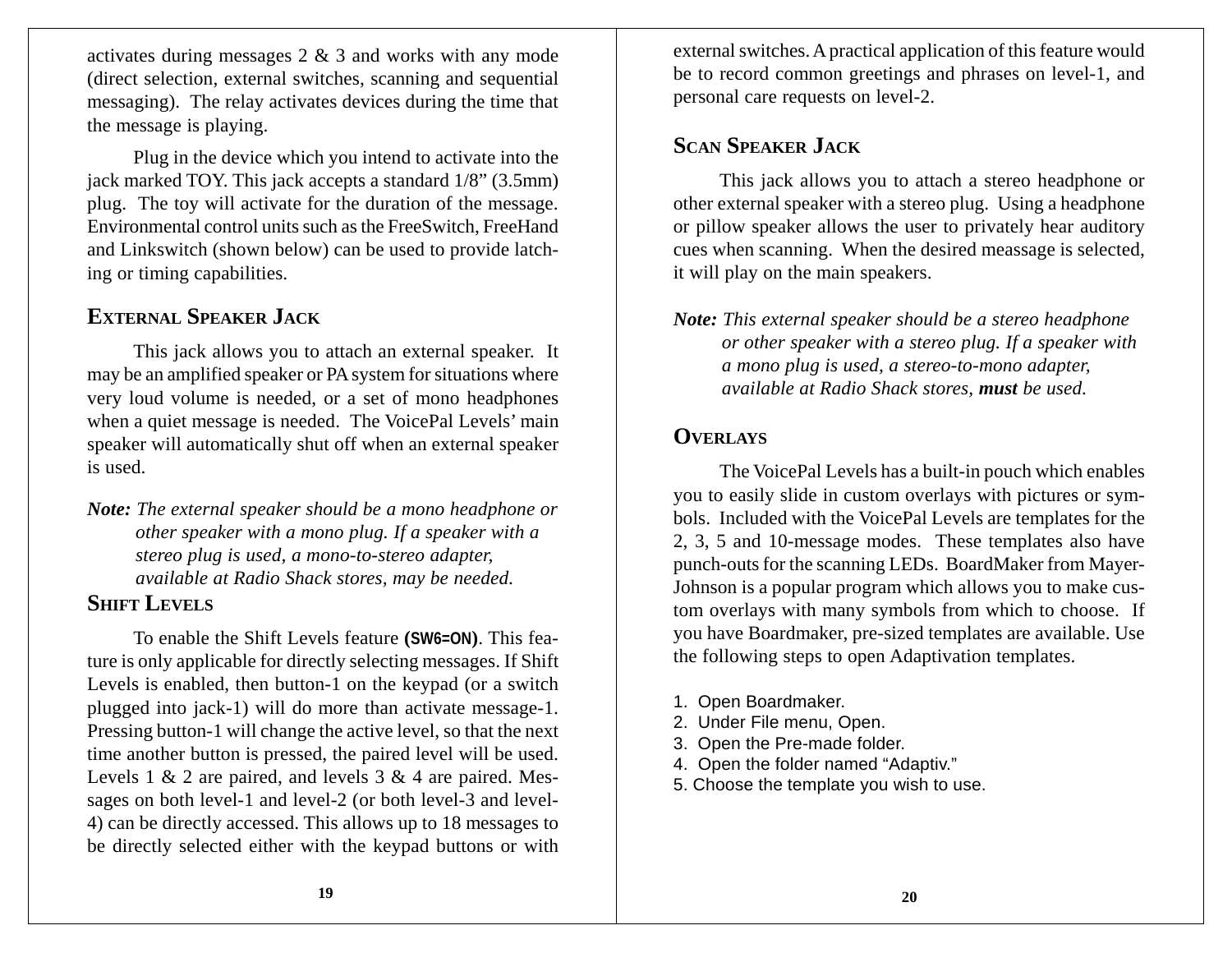# **ACCESSORIES**

# **TROUBLESHOOTING**

#### **KEY GUARDS**

The VoicePal Levels has Key Guards available to help the operator zero in on the desired keypad button. The keyguard helps prevent inadvertent activation of the keypad. Keyguards are available in 2, 3, 5 and 10-message formats.

#### **CARRY CASE**

The VoicePal Levels has a custom designed carry case available to help protect it from bumps, spills and other hazards. The carrying case can be hung over the shoulder, or worn around the waist to provide easy access.

# **NOTES**

#### **Voice Pal Levels records but does not play back.**

Is the volume turned up? Are the batteries installed correctly? Batteries may be too low. Try new ones. If an external speaker is used, does it work? Is Delayed Activation being used? If so press the button for the required length of time. Is the VoicePal Levels programmed for 2 or 3 message mode? Keep in mind that some keypad buttons and corresponding external switch jacks are intentional dead spaces and won't activate messages.

#### **VoicePal Levels will not go into RECORD mode.**

Firmly press the record button for two to three seconds until the flashing Record light comes on solid, then release.

Make sure the batteries are fresh.

Make sure the ON/OFF Volume switch is on.

The VoicePal Levels will not go into Record mode until the message currently playing ends.

#### **You can get into record mode but messages won't record.**

Are you holding down the keypad button or external switch while speaking your message to be recorded? Are you in 2 or 3 message mode? These modes have intentional dead spaces and will not record in those areas.

Release the Record button after the Record LED comes on. Do not press the Record button and the keypad buttons at the same time.

Are you recording cue words or standard messages? When LED 10 is on while in record mode, you will be recording cue words.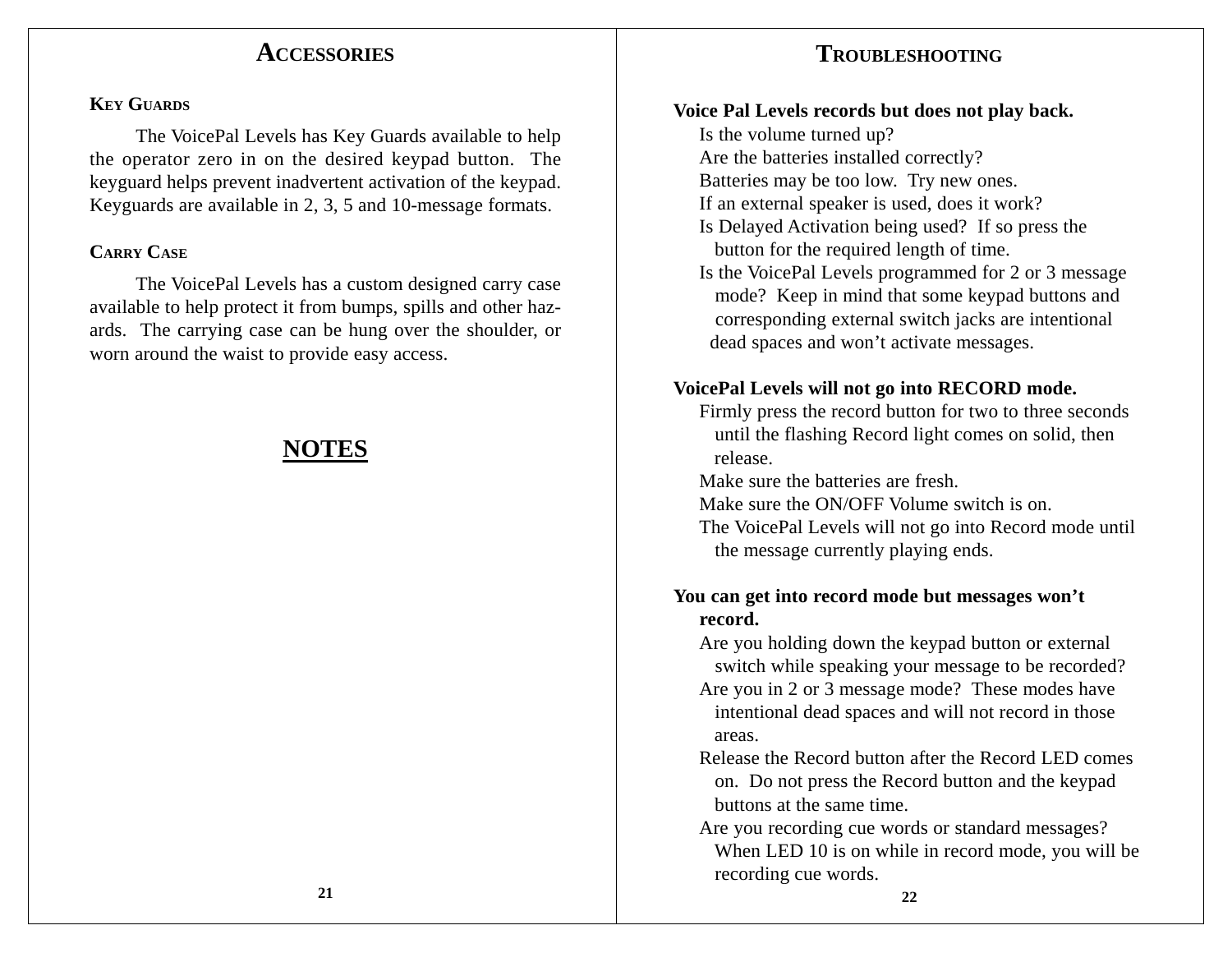# *VoicePal Levels M17*

1 Year Limited Warranty

Speak clearly and loudly, 6 to 12 inches away from the microphone.

**Messages are quiet or have too much background noise.**

Batteries may be too low.

Are you near a source of electrical noise, such as power lines, automobiles, electrical motors or air conditioner? If so, increase the distance of the VoicePal Levels from these sources.

### **While using relays, you hear the relay clicking but the battery-operated device does not turn on.**

Is your battery-operated device turned on? Are the batteries fresh in the battery-operated device? Does the device work if you plug a conventional switch directly into it?

Did you plug the battery-operated device into the correct iack?

#### **Auditory scanning is not working.**

Make sure **SW9=ON**. Make sure the volume knob is turned up.

#### **The VoicePal Levels appears to be "dead" after replacing the batteries.**

Whenever installing new batteries, always wait at least 30 seconds after the old batteries have been removed. If your device does seem to be "dead", remove the batteries. Turn the power knob ON. Press the record button and release. Wait 30 seconds. Turn the power knob OFF. Replace the batteries, turn the power knob back on, and the VoicePal Levels will now work.

Your Adaptivation VoicePal Levels was carefully tested and inspected before it was shipped from the factory. We warrant this product to be free from defects in materials and workmanship under normal use and service for one (1) year from the date of purchase. In the event of a defect in materials or workmanship, we will either repair or replace without repair charge, at our option, any part which in our judgment shows evidence of such defect within one (1) year of purchase. Taction Pads are warranted for six months from the original date of purchase.

This warranty does not apply if the VoicePal Levels or Taction Pads have been misused, abused, altered or tampered with. At the end of the warranty period, Adaptivation shall be under no further obligation expressed or implied.

This warranty gives you specific rights, and you may also have other rights which vary from state to state.

For repair service, contact Adaptivation's technical dept. to receive a required RMA# (return material authorization number) prior to the return of the device. A minimum bench fee applies to all nonwarranty items, contact Adaptivation for details.

> Adaptivation, Inc. 2225 W. 50th St. Suite 100 Sioux Falls, SD 57105

(800) 723-2783, (605) 335-4445, Fax: (605) 335-4446, e-mail: info@adaptivation.com, Web Page: www.adaptivation.com

Please make sure your VoicePal Levels is clean before returning it to Adaptivation for service.

*This is not a medical device. It should not be used where incorrect or faulty operation could reasonably be expected to result in injury or worse!*